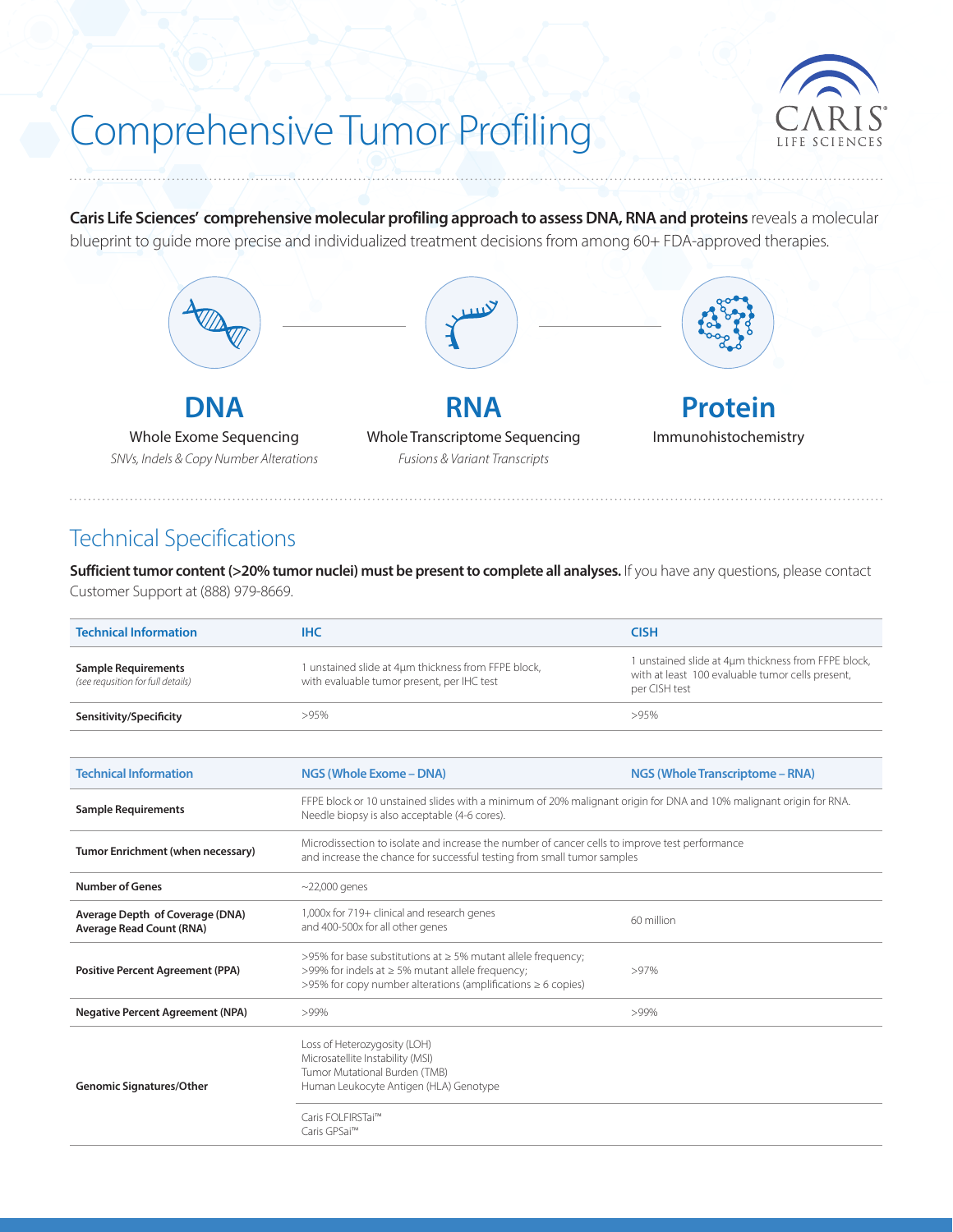## **Biomarker Analysis** by Tumor Type

The information below details the biomarkers analyzed by technology for the tumor type submitted. Before ordering testing services, please refer to the profile menu online (www.CarisLifeSciences.com/profiling-menu) to view the most up-to-date listing of biomarkers that will be performed. Tests may vary if insufficient tumor samples are submitted.

| MI Profile™                           |                                               |                                                                                       |                                        |                                                |                              |  |  |  |  |
|---------------------------------------|-----------------------------------------------|---------------------------------------------------------------------------------------|----------------------------------------|------------------------------------------------|------------------------------|--|--|--|--|
|                                       | Immunohistochemistry<br>(IHC)                 | Other                                                                                 | <b>MITumor Seek™</b>                   |                                                |                              |  |  |  |  |
| <b>Tumor Type</b>                     |                                               |                                                                                       | <b>Whole Exome</b><br>Sequencing (WES) | <b>Whole Transcriptome</b><br>Sequencing (WTS) |                              |  |  |  |  |
|                                       |                                               |                                                                                       | <b>DNA Alterations</b>                 | <b>Genomic Signatures/Other</b>                | <b>RNA Alterations</b>       |  |  |  |  |
| Bladder                               | MMR, PD-L1 (SP142 and 22c3)                   |                                                                                       | Mutations, Indels, CNA                 | LOH, MSI, TMB, HLA                             | Fusions, Variant Transcripts |  |  |  |  |
| Breast                                | AR, ER, Her2/Neu, MMR, PD-L1 (22c3), PR, PTEN |                                                                                       | Mutations, Indels, CNA                 | LOH, MSI, TMB, HLA                             | Fusions, Variant Transcripts |  |  |  |  |
| Cancer of Unknown<br>Primary - Female | AR, ER, Her2/Neu, MMR, PD-L1(SP142)           |                                                                                       | Mutations, Indels, CNA                 | LOH, MSI, TMB, HLA                             | Fusions, Variant Transcripts |  |  |  |  |
| Cancer of Unknown<br>Primary - Male   | AR, Her2/Neu, MMR, PD-L1 (SP142)              |                                                                                       | Mutations, Indels, CNA                 | LOH, MSI, TMB, HLA                             | Fusions, Variant Transcripts |  |  |  |  |
| Cervical                              | ER, MMR, PD-L1 (22c3), PR                     |                                                                                       | Mutations, Indels, CNA                 | LOH, MSI, TMB, HLA                             | Fusions, Variant Transcripts |  |  |  |  |
| Cholangiocarcinoma/<br>Hepatobiliary  | Her2/Neu, MMR, PD-L1 (SP142)                  | Her2 (Chromogenic in situ<br>Hybridization)                                           | Mutations, Indels, CNA                 | LOH, MSI, TMB, HLA                             | Fusions, Variant Transcripts |  |  |  |  |
| Colorectal and<br>Small Intestinal    | Her2/Neu, MMR, PD-L1 (SP142), PTEN            |                                                                                       | Mutations, Indels, CNA                 | LOH, MSI, TMB, HLA, FOLFIRSTai                 | Fusions, Variant Transcripts |  |  |  |  |
| Endometrial                           | ER, MMR, PD-L1 (SP142), PR, PTEN              |                                                                                       | Mutations, Indels, CNA                 | LOH, MSI, TMB, HLA                             | Fusions, Variant Transcripts |  |  |  |  |
| Esophageal Cancer                     | Her2/Neu, MMR, PD-L1 (22c3)                   | EBER (Chromogenic in situ<br>Hybridization)                                           | Mutations, Indels, CNA                 | LOH, MSI, TMB, HLA                             | Fusions, Variant Transcripts |  |  |  |  |
| Gastric/GEJ                           | Her2/Neu, MMR, PD-L1 (28-8)                   | EBER, Her2 (Chromogenic in<br>situ Hybridization)                                     | Mutations, Indels, CNA                 | LOH, MSI, TMB, HLA                             | Fusions, Variant Transcripts |  |  |  |  |
| <b>GIST</b>                           | MMR, PD-L1 (SP142), PTEN                      |                                                                                       | Mutations, Indels, CNA                 | LOH, MSI, TMB, HLA                             | Fusions, Variant Transcripts |  |  |  |  |
| Glioma                                | MMR, PD-L1 (SP142)                            | MGMT Methylation<br>(Pyrosequencing)                                                  | Mutations, Indels, CNA                 | LOH, MSI, TMB, HLA                             | Fusions, Variant Transcripts |  |  |  |  |
| Head & Neck                           | MMR, p16, PD-L1 (22c3)                        | EBER, HPV (Chromogenic<br>in situ Hybridization), HPV<br>reflex to confirm p16 result | Mutations, Indels, CNA                 | LOH, MSI, TMB, HLA                             | Fusions, Variant Transcripts |  |  |  |  |
| Kidney                                | MMR, PD-L1 (SP142)                            |                                                                                       | Mutations, Indels, CNA                 | LOH, MSI, TMB, HLA                             | Fusions, Variant Transcripts |  |  |  |  |
| Lymphoma/Leukemia                     |                                               |                                                                                       | Mutations, Indels, CNA                 | TMB, HLA                                       | Fusions, Variant Transcripts |  |  |  |  |
| Melanoma                              | MMR, PD-L1 (SP142)                            |                                                                                       | Mutations, Indels, CNA                 | LOH, MSI, TMB, HLA                             | Fusions, Variant Transcripts |  |  |  |  |
| Merkel Cell                           | MMR, PD-L1 (SP142)                            |                                                                                       | Mutations, Indels, CNA                 | LOH, MSI, TMB, HLA                             | Fusions, Variant Transcripts |  |  |  |  |
| Neuroendocrine                        | MMR, PD-L1 (SP142)                            |                                                                                       | Mutations, Indels, CNA                 | LOH, MSI, TMB, HLA                             | Fusions, Variant Transcripts |  |  |  |  |
| Non-Small Cell Lung                   | ALK, MMR, PD-L1 (22c3, 28-8, SP263 and SP142) |                                                                                       | Mutations, Indels, CNA                 | LOH, MSI, TMB, HLA                             | Fusions, Variant Transcripts |  |  |  |  |
| Ovarian                               | ER, MMR, PD-L1 (22c3), PR                     |                                                                                       | Mutations, Indels, CNA                 | LOH, MSI, TMB, HLA                             | Fusions, Variant Transcripts |  |  |  |  |
| Pancreatic                            | MMR, PD-L1 (SP142)                            |                                                                                       | Mutations, Indels, CNA                 | LOH, MSI, TMB, HLA                             | Fusions, Variant Transcripts |  |  |  |  |
| Prostate                              | AR, MMR, PD-L1 (SP142)                        |                                                                                       | Mutations, Indels, CNA                 | LOH, MSI, TMB, HLA                             | Fusions, Variant Transcripts |  |  |  |  |
| Salivary Gland                        | AR, Her2/Neu, MMR, PD-L1 (SP142)              |                                                                                       | Mutations, Indels, CNA                 | LOH, MSI, TMB, HLA                             | Fusions, Variant Transcripts |  |  |  |  |
| Sarcoma                               | MMR, PD-L1 (SP142)                            |                                                                                       | Mutations, Indels, CNA                 | LOH, MSI, TMB, HLA                             | Fusions, Variant Transcripts |  |  |  |  |
| Small Cell Lung                       | MMR, PD-L1(22c3)                              |                                                                                       | Mutations, Indels, CNA                 | LOH, MSI, TMB, HLA                             | Fusions, Variant Transcripts |  |  |  |  |
| Thyroid                               | MMR, PD-L1 (SP142)                            |                                                                                       | Mutations, Indels, CNA                 | LOH, MSI, TMB, HLA                             | Fusions, Variant Transcripts |  |  |  |  |
| Uterine Serous                        | ER, Her2/Neu, MMR, PD-L1 (SP142), PR, PTEN    | Her2 (Chromogenic in situ<br>Hybridization)                                           | Mutations, Indels, CNA                 | LOH, MSI, TMB, HLA                             | Fusions, Variant Transcripts |  |  |  |  |
| Vulvar Cancer (SCC)                   | ER, MMR, PD-L1 (22c3), PR                     |                                                                                       | Mutations, Indels, CNA                 | LOH, MSI, TMB, HLA                             | Fusions, Variant Transcripts |  |  |  |  |
| Other Tumors                          | MMR, PD-L1 (SP142)                            |                                                                                       | Mutations, Indels, CNA                 | LOH, MSI, TMB, HLA                             | Fusions, Variant Transcripts |  |  |  |  |